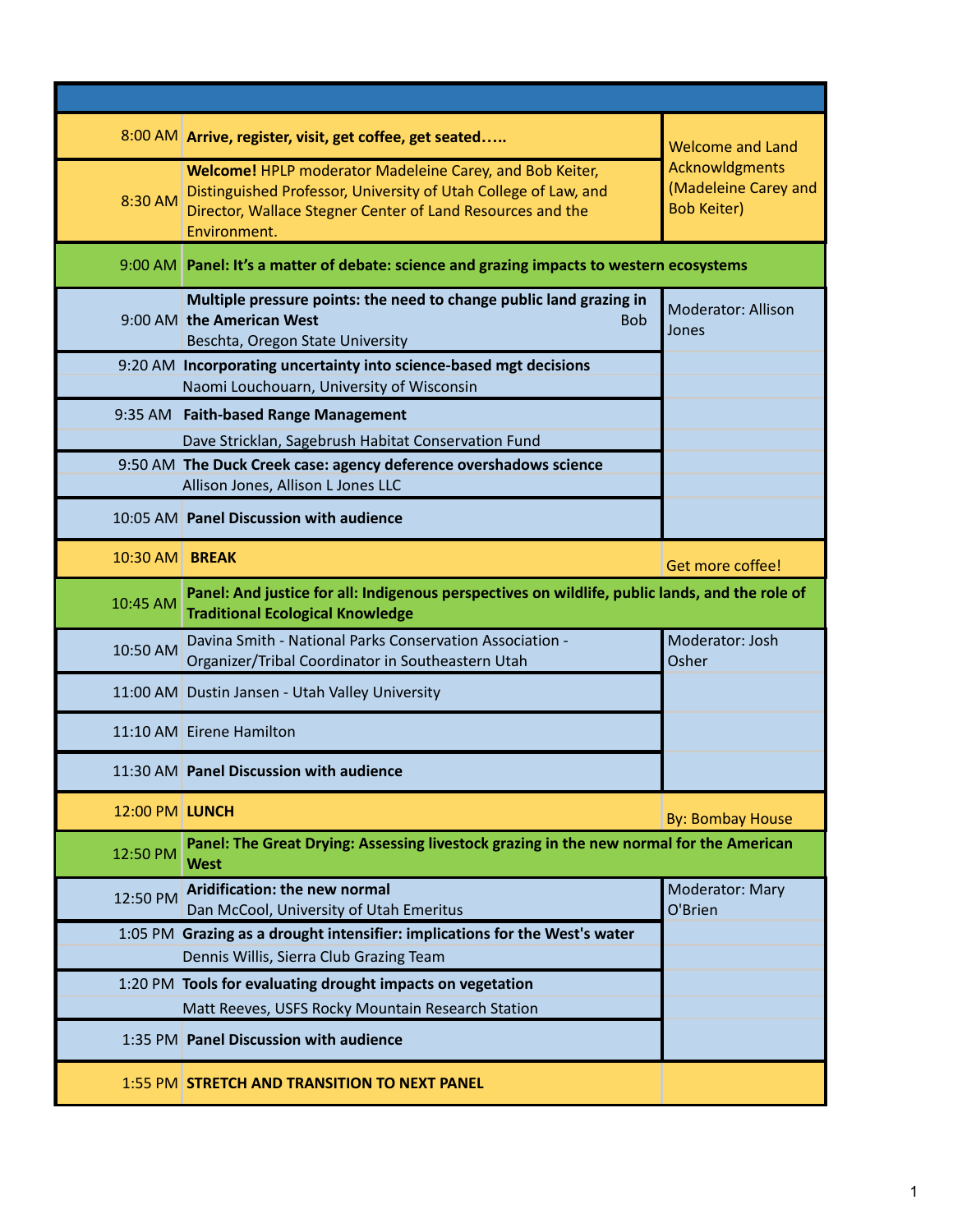| 2:00 PM       | Panel:Responding to new challenges: Public Lands Management for the 21st Century and<br>beyond                                                                     |                              |  |
|---------------|--------------------------------------------------------------------------------------------------------------------------------------------------------------------|------------------------------|--|
|               | The Foundation of public land management and its implications for<br>2:00 PM Land Health<br>Laura Welp, Western Watersheds Project, and Peter Lattin, PEER         | Moderator: Mary<br>O'Brien   |  |
| 2:30 PM       |                                                                                                                                                                    |                              |  |
|               | Matt Preston, Deputy Director for Resources, UT BLM State Office                                                                                                   |                              |  |
|               | 2:45 PM Chuck Oliver, USFS Range Program, W.O.                                                                                                                     |                              |  |
|               | 3:00 PM Pat Shea, Former director of the BLM (Clinton Administration)                                                                                              |                              |  |
|               | 3:15 PM Panel Discussion with audience                                                                                                                             |                              |  |
|               | 3:40 PM STRETCH AND TRANSITION TO NEXT PANEL                                                                                                                       |                              |  |
|               | 3:45 PM   Panel: Coexistence: Is there a place for livestock on public lands?                                                                                      |                              |  |
| 3:45 PM       | <b>Coexisting and rewilding with North America's carnivores</b><br>Michelle Lute, Project Coyote                                                                   | Moderator: Greta<br>Anderson |  |
| 4:00 PM       | Mexican gray wolves: Roadblocks on the road to recovery<br>Cyndi Tuell, Western Watersheds Project                                                                 |                              |  |
|               | 4:15 PM Suzanne Stone, Defenders of Wildlofe                                                                                                                       |                              |  |
|               | 4:30 PM Panel Discussion with audience                                                                                                                             |                              |  |
| 5:00 PM       | LAW SCHOOL PORTION OF CONFERENCE CONCLUDES - MAKE WAY<br><b>TO SQUATTERS BREWERY</b>                                                                               |                              |  |
| 5:15-10:00 PM | Squatters Brewery Social: Complementary apps, open cash bar, screening of "Rewilding a<br>Mountain" with follow-up discusison led by Bob Beschta                   |                              |  |
|               |                                                                                                                                                                    |                              |  |
|               |                                                                                                                                                                    |                              |  |
|               | Thursday, June 2nd                                                                                                                                                 |                              |  |
|               | 8:15 AM Arrive, register, visit, get coffee, get seated                                                                                                            | Welcome! (HPLP MC            |  |
| 8:45 AM       | Welcome by Madeleine Carey: run-down of days' schedule, and<br>tomorrow's field trip                                                                               | <b>Madeleine Carey)</b>      |  |
| 9:00 AM       | Panel: Grass Fed Lies: The truth behind regenerative agriculture and how to feed the world<br>while protecting the planet                                          |                              |  |
|               | The Theology of Regenerative Grazing<br>9:00 AM Jason Hannan, Associate Professor of Rhetoric & Communications at<br>the University of Winnipeg                    | Moderator: Josh<br>Osher     |  |
|               | The Regenerative Ranching Racket<br>9:15 AM Spencer Roberts, Ecologist, engineer, musician, and science writer<br>from Colorado                                    |                              |  |
|               | Cow-Bombing A Hell of a Lot of Land for Hardly Any Beef: The<br>9:30 AM Equitable End to Livestock Grazing on Federal Public Lands<br>Andy Kerr, the Larch Company |                              |  |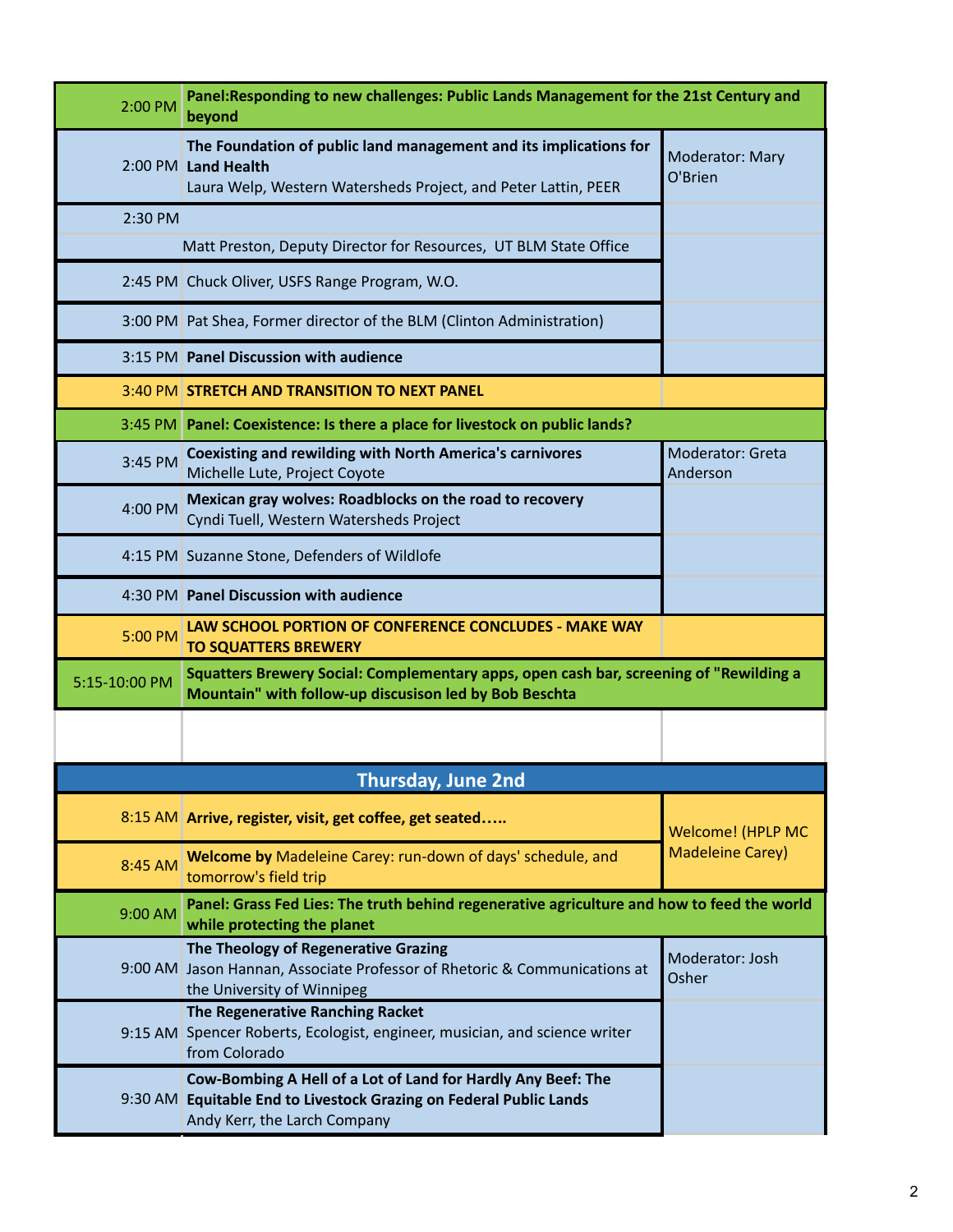|                       | 9:45 AM Panel Discussion with audience                                                                                                                                                                          |                                      |
|-----------------------|-----------------------------------------------------------------------------------------------------------------------------------------------------------------------------------------------------------------|--------------------------------------|
| <b>10:15 AM BREAK</b> |                                                                                                                                                                                                                 | Get more coffee!                     |
|                       | 10:30 AM Panel: Connecting the dots: Public lands extremism to the Capitol insurrection                                                                                                                         |                                      |
| 10:30 AM              | A history of domestic terrorism in the American West<br>Erik Molvar, Director, Western Watersheds Project                                                                                                       | Moderator: Erik<br>Molvar            |
| 10:45 AM              | The Revolutionary War and Modern Extremism<br>Jacqueline Keeler, Author of Standoff: Standing Rock, the Bundy<br>Movement, and the American Story of Occupation, Sovereignty, and<br>the Fight for Sacred Lands |                                      |
| 11:00 AM              | From Malheur to 1/06: connecting the dots on anti-conservation<br>extremsim. Aaron Weiss, Center for Western Priorities                                                                                         |                                      |
|                       | 11:15 AM Panel Discussion with audience                                                                                                                                                                         |                                      |
| 11:45 PM LUNCH        |                                                                                                                                                                                                                 | By: Channon Thai                     |
| 12:45 PM              | <b>Keynote Address</b>                                                                                                                                                                                          |                                      |
| 12:45 PM              | <b>Title TBA</b><br>Rob Davies, Utah State University                                                                                                                                                           | Moderator:<br><b>Madeleine Carey</b> |
|                       | <b>New World Coming</b><br>1:30 PM Alastair Lee Bitsóí and Brooke Larsen, Env Humanities Program,<br>University of Utah                                                                                         |                                      |
|                       | 1:55 PM Questions for Rob, Brooke and Alastair, discussion with audience                                                                                                                                        |                                      |
| 2:05 PM BREAK         |                                                                                                                                                                                                                 |                                      |
| 2:20 PM               | Panel: Even in the Wilderness?: The untold story of commercial grazing in our most<br>protected places                                                                                                          |                                      |
|                       | 2:20 PM Dana Johnson, Wilderness Watch                                                                                                                                                                          | Moderator: George<br><b>Nickas</b>   |
|                       | 2:35 PM Gary Macfarlane, Friends of the Clearwater                                                                                                                                                              |                                      |
|                       | 2:50 PM Madeleine Carey, WildEarth Guardians                                                                                                                                                                    |                                      |
|                       | 3:05 PM Felice Pace, Grazing Reform Project                                                                                                                                                                     |                                      |
|                       | 3:20 PM Panel discussion with audience                                                                                                                                                                          |                                      |
| 3:45 PM               | LAW SCHOOL PORTION OF CONFERENCE CONCLUDES, SEE YOU FOR<br><b>FIELD TRIP TOMORROW</b>                                                                                                                           |                                      |

| Friday, June 3rd (FIELD TRIP) |                                                                                                                                            |                    |  |
|-------------------------------|--------------------------------------------------------------------------------------------------------------------------------------------|--------------------|--|
|                               | 7:30 AM Meet at the downtown Crystal Inn to arrange into carpools for Utah's West Desert                                                   |                    |  |
|                               | Brief stop where So. Skull Valley allotment permittee stages cattle.<br>8:45 AM Overview of allotment, season of use, stocking rates, etc. | Led by Erik Molvar |  |